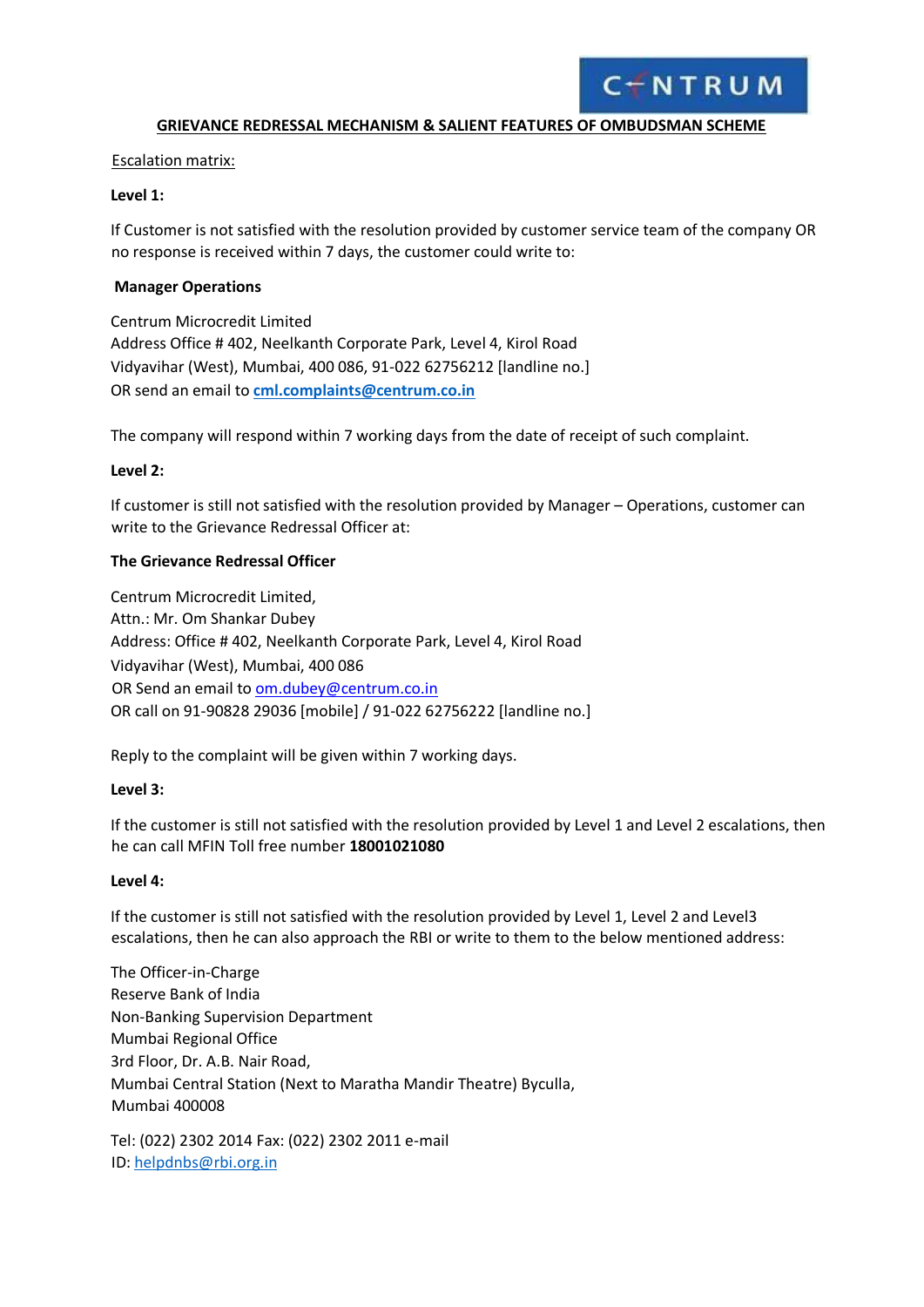## CINTRUM

#### **OMBUDSMAN SCHEME**

Alternatively, if a reply is not received within, one month from the Company or the customer is dissatisfied with the response of the NBFC (+) If customer has not approached any forum, the customer may file a complaint with NBFC Ombudsman (not later than one year after the reply from NBFC) **on the following grounds:**

- Cheques not presented or done with delay
- Not conveyed the amount of loan sanctioned, terms & conditions, annualised rate of interest, etc.
- Failure or refusal to provide sanction letter/ terms and conditions of sanction in vernacular language or a language as understood by the borrower
- Failure or refusal to provide adequate notice for proposed changes in sanctioned terms and conditions in vernacular language or a language as understood by the borrower
- Failure/ Delay in releasing securities documents on repayment of all dues
- Levying of charges without adequate prior notice to the borrower
- Failure to provide legally enforceable built-in repossession in contract/ loan agreement
- RBI directives not followed by NBFC
- Guidelines on Fair Practices Code not followed

### **Address and Area of Operation of NBFC Ombudsman (RBI) and Centrum Microcredit Limited (CML) Nodal Officers**

| <b>SN</b>      | Centre     | <b>Address of the Office of NBFC</b> | <b>Area of Operation</b>       | <b>CML Nodal Officer</b>  |
|----------------|------------|--------------------------------------|--------------------------------|---------------------------|
|                |            | Ombudsman                            |                                |                           |
| $\mathbf{1}$ . | Chennai    | C/o Reserve Bank of India            | Tamil Nadu, Andaman and        | Mr. Tushar Holey          |
|                |            | Fort Glacis,                         | Nicobar Islands, Karnataka,    | Address: Centrum          |
|                |            | Chennai 600 001                      | Andhra Pradesh, Telangana,     | MicroCredit Ltd Office #  |
|                |            | STD Code: 044                        | Kerala, Union Territory of     | 402, Neelkanth Corporate  |
|                |            | Telephone No: 25395964               | Lakshadweep and Union          | Park, Level 4, Kirol Road |
|                |            | Fax No: 25395488                     | <b>Territory of Puducherry</b> | Vidyavihar (West),        |
|                |            | Email: nbfcochennai@rbi.org.in       |                                | Mumbai, 400 086           |
| 2.             | Mumbai     | C/o Reserve Bank of India            | Maharashtra, Goa, Gujarat,     | Mr. Tushar Holey          |
|                |            | RBI Byculla Office Building          | Madhya Pradesh,                | Address: Centrum          |
|                |            | Opp. Mumbai Central Railway          | Chhattisgarh,                  | MicroCredit Ltd Office #  |
|                |            | Station Byculla, Mumbai-400 008      | Union Territories of Dadra     | 402, Neelkanth Corporate  |
|                |            | STD Code: 022 Telephone No:          | and                            | Park, Level 4, Kirol Road |
|                |            | 23028140 Fax No: 23022024            | Nagar Haveli, Daman and Diu    | Vidyavihar (West),        |
|                |            | Email: nbfcomumbai@rbi.org.in        |                                | Mumbai, 400 086           |
| 3.             | <b>New</b> | C/o Reserve Bank of India            | Delhi, Uttar Pradesh,          | Debashish Mohanty         |
|                | Delhi      | Sansad Marg                          | Uttarakhand, Haryana,          | Address: Centrum          |
|                |            | New Delhi -110001                    | Punjab,                        | MicroCredit Ltd           |
|                |            | STD Code: 011                        | Union Territory of             | Samantarapur, Old Town,   |
|                |            | Telephone No: 23724856               | Chandigarh                     | Above ICICI Bank, 2nd     |
|                |            | Fax No: 23725218-19                  | Himachal Pradesh, and          | Floor, Bhubaneswar,       |
|                |            | Email:                               | Rajasthan and State of         | Odisha-751002             |
|                |            | nbfconewdelhi@rbi.org.in             | Jammu and Kashmir              |                           |